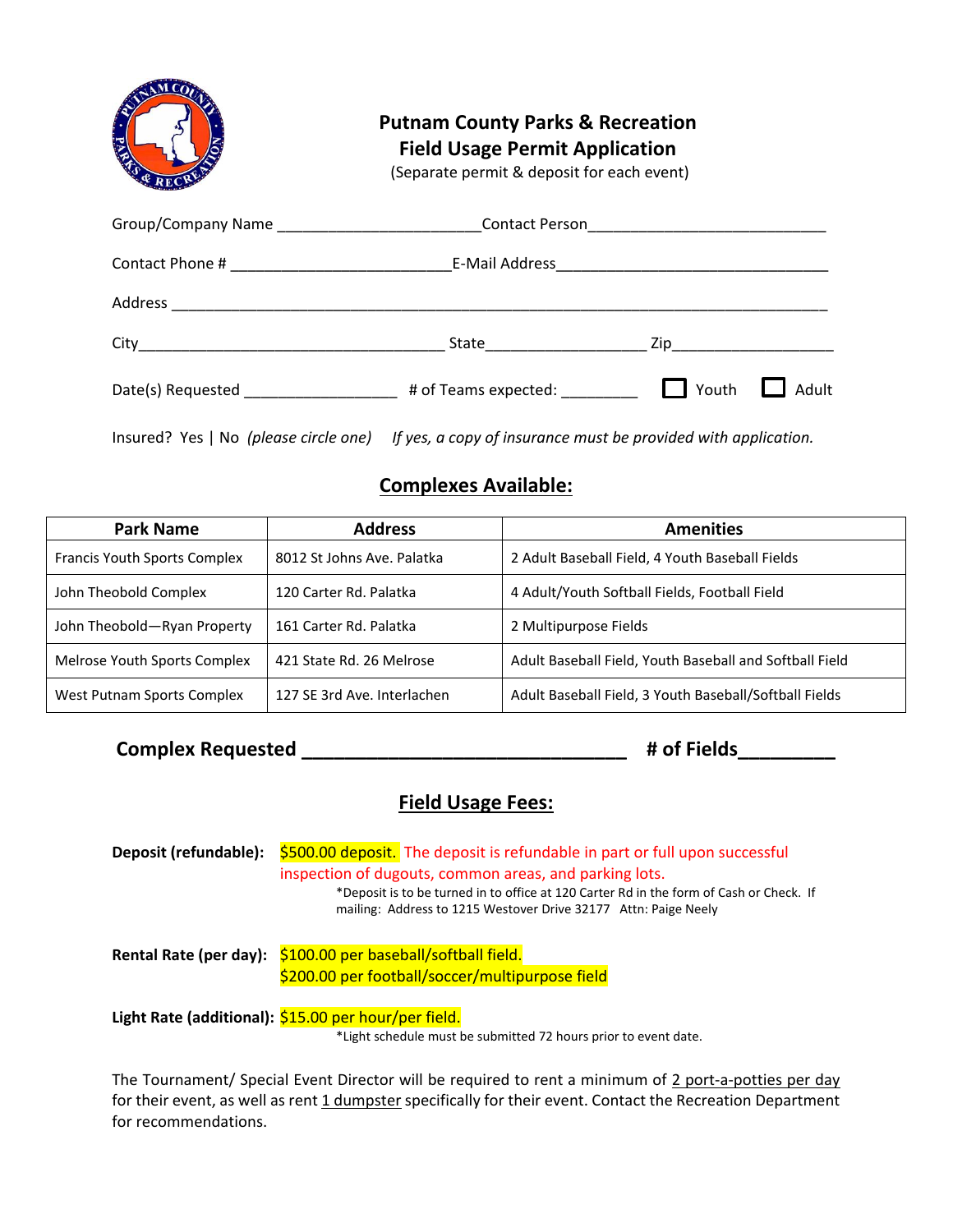The organization renting the field(s) will be responsible for following all policies and procedures for the use of John Theobold Sports Complex. All alcoholic beverages are prohibited. The organization renting the field(s) shall assume all risks and hazards incidental to the use of the athletic field(s), the enforcement of the rules and all equipment used to play each game and will further release, absolve, indemnify against all losses and claims that relate to or arise out of the use of these facilities and hold harmless the Putnam County Board of County Commissioners and the Putnam County Parks & Recreation Department, its agents and employees. In the case of injuries all claims against the Putnam County Board of County Commissioners and the Putnam County Parks & Recreation Department, its agents and employees shall be waived. **\_\_\_\_\_\_\_\_ (Lessee Initials)**

• Fields will be drug out and lined, once, prior to the start of your event. If you need fields to be re lined and drug back out by a member of the PCPRD staff, a fee of \$15 per field will added to your total. If you wish to line the fields yourself after our initial setup we allow you to do so with your own equipment and supplies. *Please check one:*

PCPRD to re-prepare the fields  $\|$  Lessee to re-prepare the fields

• The Putnam County Parks & Recreation Department has the authority to cancel the use of fields in case of inclement weather. Cancellations due to weather may be rescheduled on a case by case basis.

• The renter is responsible for the set up and takedown of personal items or supplies. Vehicles are not allowed off the parking areas without permission of the park staff. All personal items or equipment must be removed before leaving the facility.

• The renter is responsible for the general facility cleanup (trash, litter, garbage must be placed in the provided trash containers and taken to rented dumpster if full). Any benches, tables, or other items that moved must be replaced to the area they were originally found. The facility must be left in acceptable condition after an event. Any cost associated with property damage, equipment damage, or excessive trash in the park or parking lots will nullify the deposit and additional costs will be billed to the user organization.

• The renter is responsible for following all policies and procedures listed above for the use of rented Complex. The renter is also responsible for the conduct of all participants in the activity (before, during, and after).

• Please contact the Putnam County Parks & Recreation Department in regards to concession operations. Concessions can be ran upon certain conditions.

**\_\_\_\_\_\_\_\_\_\_\_\_\_\_\_\_\_\_\_\_\_\_\_\_\_\_\_\_\_\_\_\_\_\_\_\_\_\_\_\_\_ \_\_\_\_\_\_\_\_\_\_\_\_\_\_\_\_\_\_\_\_\_\_\_\_\_\_\_\_\_\_\_\_\_\_\_\_\_\_**

**Lessee** Date Date Date Date Date Date Date